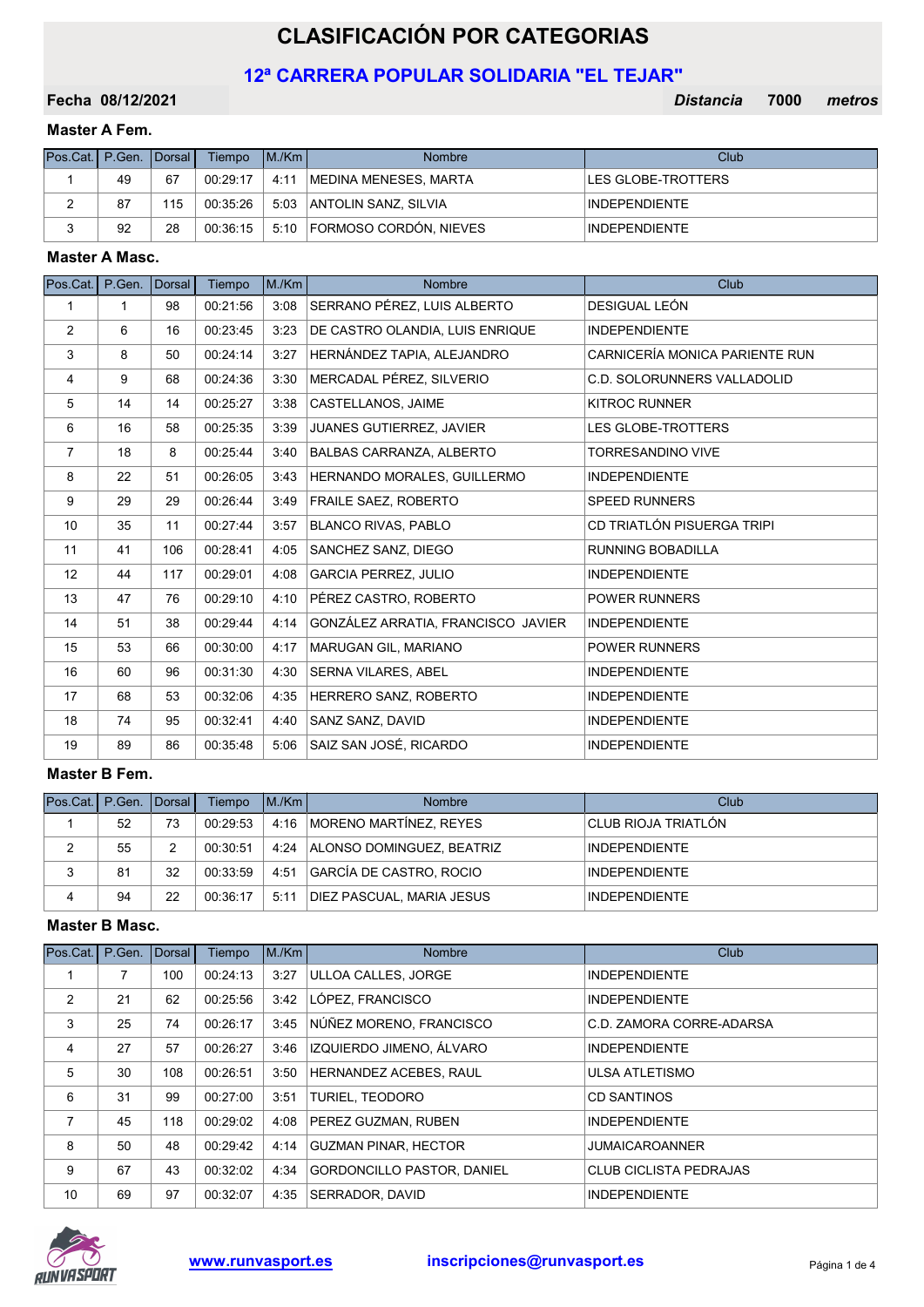# Master B Masc.

| Pos.Cat. P.Gen. Dorsal |     |    | Tiempo   | IM/Km | <b>Nombre</b>                    | Club                           |
|------------------------|-----|----|----------|-------|----------------------------------|--------------------------------|
| 11                     | 75  | 56 | 00:32:56 | 4:42  | <b>IGLESIAS GALLO, DANIEL</b>    | <b>INDEPENDIENTE</b>           |
| 12                     | 76  | 39 | 00:33:01 | 4:43  | GONZÁLEZ ARRATIA, JULIO CÉSAR    | <b>INDEPENDIENTE</b>           |
| 13                     | 77  | 31 | 00:33:02 | 4:43  | GARCIA ARIAS, ISRAEL             | KITROC RUNNER                  |
| 14                     | 93  | 12 | 00:36:15 | 5:10  | BOTRAN DOMINGUEZ, SERGIO         | <b>INDEPENDIENTE</b>           |
| 15                     | 98  | 27 | 00:37:07 |       | 5:18   FERREIRO GIL, JESUS ANGEL | C.D. RACING CUELLAR AUTOESCUEL |
| 16                     | 101 | 5  | 00:37:56 | 5.25  | APARICIO TÉMEZ. DAVID            | <b>INDEPENDIENTE</b>           |
| 17                     | 107 | 92 | 00:42:27 | 6:03  | SANCHEZ VELASCO, ALBERTO         | ENTRECORTADOS CABEZÓN          |

## Master C Fem.

| Pos.Cat.   P.Gen.   Dorsal |    |    | Tiempo   | IM/Km | <b>Nombre</b>                 | Club                       |
|----------------------------|----|----|----------|-------|-------------------------------|----------------------------|
|                            | 70 | 87 | 00:32:25 |       | 4:37 SAN JOSÉ ABAD. SONIA SAN | ICD SOLORUNNERS VALLADOLID |
| _                          | 83 | 94 | 00:34:53 |       | 4:59 SANTAREN NUÑEZ, MARTA    | <b>INDEPENDIENTE</b>       |
|                            | 85 | 63 | 00:35:05 |       | 5:00 LOPEZ GARCÍA. EVA        | <b>INDEPENDIENTE</b>       |

# Master C Masc.

| Pos.Cat. | P.Gen. | <b>IDorsal</b> | Tiempo   | IM/Km | <b>Nombre</b>                   | Club                        |
|----------|--------|----------------|----------|-------|---------------------------------|-----------------------------|
|          | 4      | 64             | 00:23:12 | 3:18  | LUCAS BARRIOS, OSCAR            | <b>TRIATLON RÍOSECO</b>     |
| 2        | 5      | 13             | 00:23:26 | 3:20  | BRAVO DIEZ. JAVI                | <b>INDEPENDIENTE</b>        |
| 3        | 28     | 35             | 00:26:40 | 3:48  | <b>GARROTE MARTIN, CESAR</b>    | C.D. SOLORUNNERS VALLADOLID |
| 4        | 37     | 119            | 00:27:53 | 3:59  | DIEZ DE LA FUENTE, RAUL         | <b>INDEPENDIENTE</b>        |
| 5        | 39     | 47             | 00:27:55 | 3:59  | <b>GUTIÉRREZ MARTIN, JOSE</b>   | <b>INDEPENDIENTE</b>        |
| 6        | 40     | 52             | 00:28:08 | 4:01  | HERRERO SANZ, CAYO              | <b>BEER RUNNERS</b>         |
| 7        | 61     | 109            | 00:31:34 | 4:30  | MARTÍN HUESCA, FRANCISCO JAVIER | <b>INDEPENDIENTE</b>        |
| 8        | 64     | 24             | 00:31:44 | 4:32  | DOMINGO FRAILE, VICTOR          | <b>INDEPENDIENTE</b>        |
| 9        | 84     | 49             | 00:35:05 | 5:00  | HERNANDEZ FIZ, JOSÉ LUIS        | <b>INDEPENDIENTE</b>        |
| 10       | 96     | 46             | 00:36:25 | 5:12  | GUTIERREZ ANSOTEGUI, RODRIGO    | <b>INDEPENDIENTE</b>        |
| 11       | 100    | 7              | 00:37:52 | 5:24  | ARANDA GIL, EULALIO             | <b>INDEPENDIENTE</b>        |

# Master D Masc.

| Pos.Cat.       | P.Gen. | Dorsal | Tiempo   | M/Km | <b>Nombre</b>                  | Club                    |
|----------------|--------|--------|----------|------|--------------------------------|-------------------------|
|                | 19     | 113    | 00:25:46 | 3:40 | ALVAREZ PASTRANA, ANGEL        | <b>ULSA ATLETISMO</b>   |
| 2              | 20     | 4      | 00:25:46 | 3:40 | ANDRÉS PEINADOR. SANTIAGO      | <b>COMERCIAL ULSA</b>   |
| 3              | 33     | 40     | 00:27:43 | 3:57 | GONZÁLEZ MEDIAVILLA, FRANCISCO | <b>TRIATLON RIOSECO</b> |
| 4              | 34     | 90     | 00:27:44 | 3:57 | SÁNCHEZ GÓMEZ, FERNANDO        | <b>INDEPENDIENTE</b>    |
| 5              | 38     | 112    | 00:27:55 | 3:59 | PLATERO MARTINEZ, CARLOS       | <b>TRAIL RUN TORO</b>   |
| 6              | 42     | 107    | 00:28:48 | 4:06 | DANDY NIKKA, CHESTER           | <b>ULSA ATLETISMO</b>   |
| $\overline{7}$ | 43     | 19     | 00:28:48 | 4:06 | DE FRUTOS SERNA, JUAN          | <b>TRIATLON RIOSECO</b> |
| 8              | 46     | 61     | 00:29:06 | 4:09 | LOBO ARRANZ, JOSE LUIS         | <b>INDEPENDIENTE</b>    |
| 9              | 58     | 60     | 00:31:02 | 4:26 | LÁZARO, ALBERTO                | <b>ULSA ATLETISMO</b>   |
| 10             | 65     | 101    | 00:31:53 | 4:33 | VALERO RABANILLO, JOSÉ LUIS    | <b>INDEPENDIENTE</b>    |

# Master E Fem.

| Pos.Cat.I P.Gen. IDorsal L |    |     | Tiempo   | IM/Km | <b>Nombre</b>             | Club                 |
|----------------------------|----|-----|----------|-------|---------------------------|----------------------|
|                            | 88 | 103 | 00:35:31 | 5:04  | VILLAFRUELA PEREZ. CONCHI | <b>INDEPENDIENTE</b> |
|                            | 97 | 104 | 00:36:39 | 5:14  | VIRTUS LADRON, NINES      | <b>INDEPENDIENTE</b> |

# Master E Masc.

| Pos.Cat.   P.Gen.   Dorsal |    |    | Tiempo   | IM/Km | Nombre                              | Club                        |
|----------------------------|----|----|----------|-------|-------------------------------------|-----------------------------|
|                            | 15 | 20 | 00:25:27 |       | 3:38   DE FRUTOS SERNA, MAXI        | <b>TRIATLON RIOSECO</b>     |
|                            | 24 | 30 | 00:26:09 |       | 3:44 GARCIA ABRIL, JOSÉ ANDRÉS      | <b>TRIATLON RIOSECO</b>     |
| ົ                          | 59 | 54 | 00:31:14 | 4:27  | <b>HERVAS GARRACHON, JUAN PABLO</b> | ICD TRIATLÓN PISUERGA TRIPI |

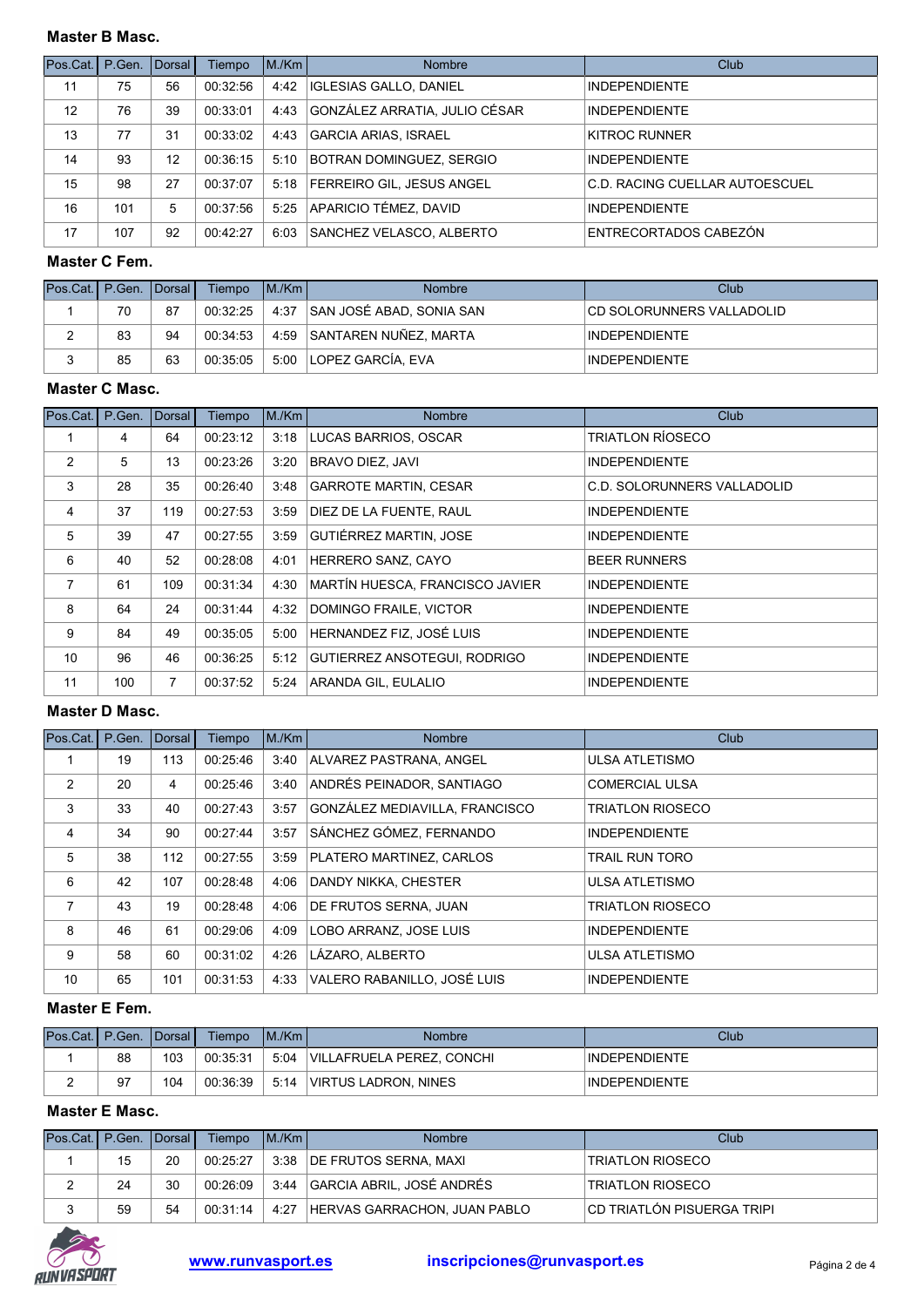# Master E Masc.

| Pos.Cat.   P.Gen.   Dorsal |    |    | Tiempo   | IM/Km | <b>Nombre</b>                         | Club                         |
|----------------------------|----|----|----------|-------|---------------------------------------|------------------------------|
| 4                          | 66 | 55 | 00:31:58 |       | 4:34 HOBBS, BARRIE                    | <b>CD VILLA DE PAREDES</b>   |
| 5                          | 72 | 77 | 00:32:27 |       | 4:38 PEREZ ESPARTERO, PEDRO PABLO     | IC.D. SOLORUNNERS VALLADOLID |
| 6                          | 90 | 69 | 00:36:11 |       | 5:10   MIGUEL MARTINEZ, PABLO         | <b>INDEPENDIENTE</b>         |
|                            | 95 | 72 | 00:36:21 |       | 5:11   MOLPECERES GÓMEZ, JESÚS MANUEL | <b>INDEPENDIENTE</b>         |

#### Master F Masc.

| Pos.Cat.   P.Gen.   Dorsal |    |    | Tiempo   | IM/Km | <b>Nombre</b>                  | Club                           |
|----------------------------|----|----|----------|-------|--------------------------------|--------------------------------|
|                            | 32 | 42 | 00:27:27 |       | 3:55 GONZÁLEZ RUIZ, DIONISIO   | <b>INDEPENDIENTE</b>           |
|                            | 57 | 93 | 00:30:57 | 4:25  | SANTANA FERNÁNDEZ, LUIS        | IC.D. SOLORUNNERS VALLADOLID   |
| 3                          | 71 | 21 | 00:32:26 | 4:38  | DIEZ MARTIN, ANGEL             | <b>INDEPENDIENTE</b>           |
|                            | 99 | 23 | 00:37:46 | 5:23  | DIEZ PÉREZ DE MEZQUIA, RICARDO | ATLETAS POPULARES DE VALLADOLI |

# Master G fem.

| <b>Pos.Cat.I P.Gen.</b> |                        | <b>I</b> Dorsal I | Tiempo   | M/Km | Nombre                          | Club        |
|-------------------------|------------------------|-------------------|----------|------|---------------------------------|-------------|
|                         | 10 <sup>o</sup><br>∣∪∠ | 84                | 00:38:43 | 5:31 | RODRIGUEZ HERRERO. MARIA GLORIA | PARQUESPORT |

#### Master G Masc.

| Pos.Cat.I | P.Gen.    | l Dorsal | Tiempo   | M/Km | Nombre                               | Club                |
|-----------|-----------|----------|----------|------|--------------------------------------|---------------------|
|           | 102<br>൛ാ | つに<br>ںے | 00:38:44 | 5:32 | <b>AGUSTIN</b><br>CERRATO.<br>DORADO | <b>IPARQUESPORT</b> |

# SUB 18 Fem.

| Pos.<br>Cat. I | 'Gen. | I Dorsal       | Tiempo   | M./Km | <b>Nombre</b>                                | Club                     |
|----------------|-------|----------------|----------|-------|----------------------------------------------|--------------------------|
|                | 106   | $\overline{A}$ | 00:40:25 | 5:46  | <b>NEREA</b><br>'ABRIL<br>ORENZ <sup>/</sup> | NIENTE<br>.INF<br>DEPENI |

# SUB 18 Masc.

| <b>IPos.Cat.I P.Gen. IDorsal I</b> |    |    | Tiempo   | IM/Km | <b>Nombre</b>                  | Club                 |
|------------------------------------|----|----|----------|-------|--------------------------------|----------------------|
|                                    | 26 | 80 | 00:26:22 | 3:46  | PIÑUELA PINTO, LEONARDO MIGUEL | <b>INDEPENDIENTE</b> |
|                                    | 54 | 10 | 00:30:19 | 4:19  | <b>BARBA HERRERO, IVAN</b>     | <b>INDEPENDIENTE</b> |

# Senior Femenino

| Pos.Cat. | P.Gen. Dorsal |     | Tiempo   | IM/Km | <b>Nombre</b>                   | Club                 |
|----------|---------------|-----|----------|-------|---------------------------------|----------------------|
|          | 62            | 45  | 00:31:36 | 4:30  | <b>GUTIERREZ, MAIALEN</b>       | <b>INDEPENDIENTE</b> |
| 2        | 78            | 15  | 00:33:03 | 4:43  | CHAKOUR ALLIOUI, IBTISAM        | KITROC RUNNER        |
| 3        | 80            | 105 | 00:33:38 | 4:48  | <u> IYARZA ORTEGA. VERÓNICA</u> | <b>INDEPENDIENTE</b> |
| 4        | 82            | 116 | 00:34:01 | 4:51  | <b>SANZ BENITO, SARA</b>        | <b>INDEPENDIENTE</b> |
| 5        | 91            | 70  | 00:36:12 | 5:10  | <b>IMIGUEZ SANZ, VANESSA</b>    | <b>INDEPENDIENTE</b> |
| 6        | 104           | 36  | 00:40:07 | 5:43  | GÓMEZ ÁLVAREZ. YOLANDA          | <b>INDEPENDIENTE</b> |

# Senior Masculino

| Pos.Cat.       | P.Gen.          | Dorsal | Tiempo   | M/Km | <b>Nombre</b>                    | Club                    |
|----------------|-----------------|--------|----------|------|----------------------------------|-------------------------|
| 1              | $\overline{2}$  | 65     | 00:22:14 | 3:10 | MARTIN PEREZ, GUILLERMO          | PLAYFIT WELLNESS CENTER |
| 2              | 3               | 83     | 00:23:00 | 3:17 | RODRIGUEZ CARRANZA, RUBÉN        | <b>TRIATLON RIOSECO</b> |
| 3              | 10 <sup>°</sup> | 110    | 00:24:57 | 3:33 | ABRIL LORENZO. ELÍAS             | ATLETARIA ISAAC VICIOSA |
| 4              | 11              | 59     | 00:25:03 | 3:34 | KULESHOV, DENIS                  | <b>INDEPENDIENTE</b>    |
| 5              | 12              | 26     | 00:25:18 | 3:36 | FERNÁNDEZ MUÑOZ, DIEGO           | C.A. ARROYO             |
| 6              | 13              | 44     | 00:25:22 | 3:37 | <b>GUSURRETA PALACIOS, MARIO</b> | <b>COMERCIAL ULSA</b>   |
| $\overline{7}$ | 17              | 6      | 00:25:36 | 3:39 | ARANDA DEL CAZ, ERNESTO          | BEER RUNNERS VALLADOLID |
| 8              | 23              | 114    | 00:26:07 | 3:43 | ALVAREZ FERNANDEZ, JAVIER        | <b>INDEPENDIENTE</b>    |
| 9              | 36              | 41     | 00:27:45 | 3:57 | GONZALEZ PUEBLA, DAVID           | <b>INDEPENDIENTE</b>    |
| 10             | 48              | 1      | 00:29:14 | 4:10 | ALONSO DÍEZ, PABLO               | <b>INDEPENDIENTE</b>    |
| 11             | 56              | 82     | 00:30:54 | 4:24 | RIVERA MARTÍN, JUAN CARLOS       | <b>INDEPENDIENTE</b>    |
| 12             | 63              | 18     | 00:31:36 | 4:30 | DE DIEGO LAJO, RUBÉN             | <b>INDEPENDIENTE</b>    |